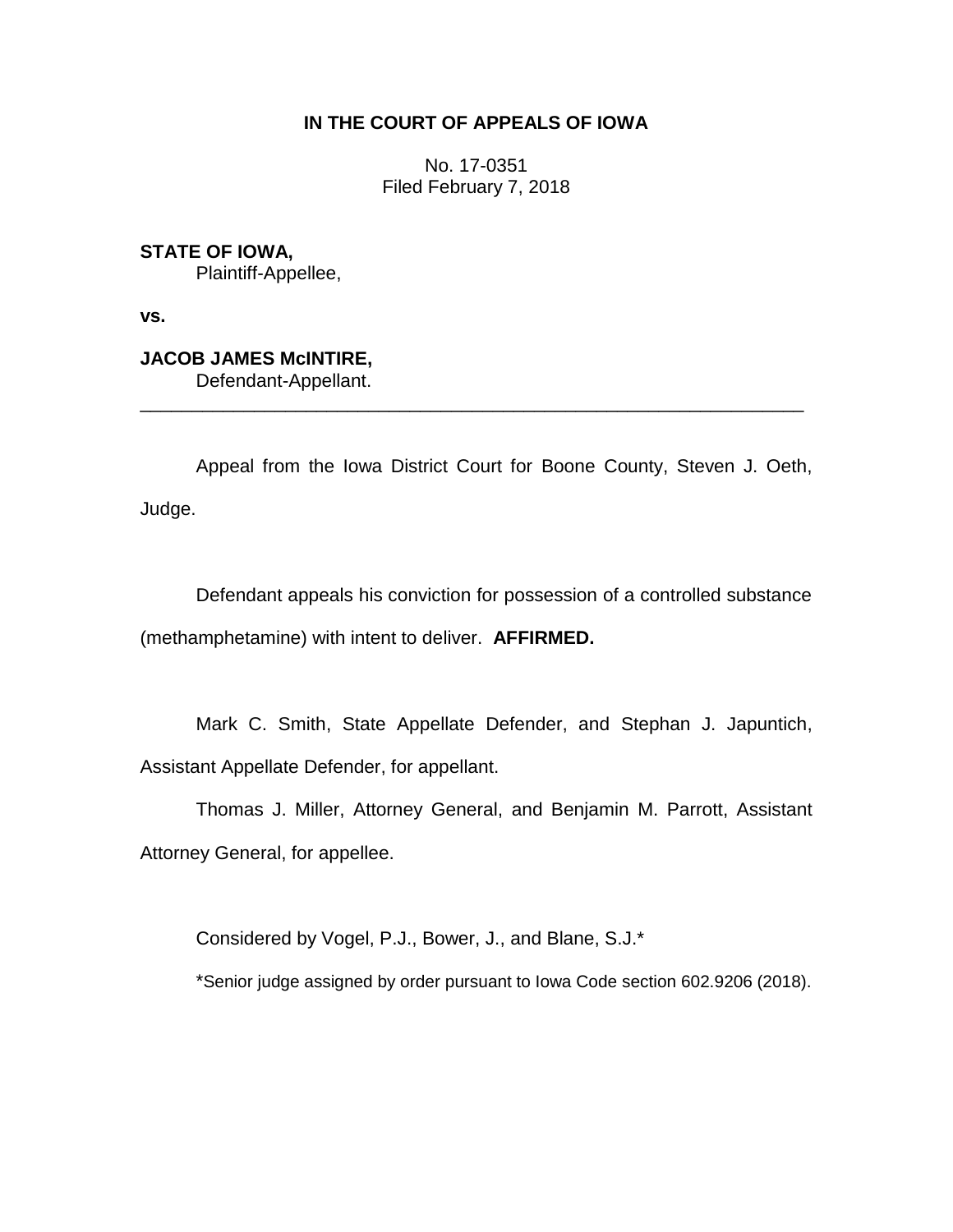#### **BOWER, Judge.**

 $\overline{a}$ 

Jacob McIntire appeals his conviction for possession of a controlled substance (methamphetamine) with intent to deliver. We find the tenant of the apartment, where McIntire was a casual houseguest, voluntarily consented to a search of the apartment, where McIntire had possession of baggies of methamphetamine in plain view. We conclude the district court properly denied McIntire's motion to suppress. We affirm his conviction for possession of a controlled substance (methamphetamine) with intent to deliver.

#### **I. Background Facts & Proceedings**

Ron Dickerson was on probation in Boone County. On September 21, 2016, at about 2:15 p.m., Dickerson's probation officer, Steve Naeve,  $1$  made a visit to Dickerson's apartment in Ogden because Dickerson was not doing very well on probation. Due to probation office policies, Naeve was accompanied by Officer Mike Frazier of the Ogden Police Department.<sup>2</sup> Naeve went to the front door and knocked, while Officer Frazier went to the back door. Naeve testified Dickerson indicated he could enter the apartment.

Inside the apartment, Naeve saw two females playing darts. One of the women had a firearm on her hip. Naeve then saw McIntire sitting on a couch with two bags containing a crystalline substance on his lap. Naeve, who was unarmed, stated he felt the "situation was pretty volatile" and he had safety

<sup>1</sup> In addition to his job as a probation officer, Naeve also has a part-time jobs as an officer with the Boone Police Department and a deputy with the Boone County Sheriff's Department. On this day, he was engaged in his job as a probation officer.

<sup>2</sup> Naeve testified office policy required there should be at least two people for each home visit. If another probation officer was not available for a visit, probation officers requested law enforcement assistance. In this instance, there was not a probation officer available to accompany Naeve, so he asked an on-duty Ogden police officer to assist him.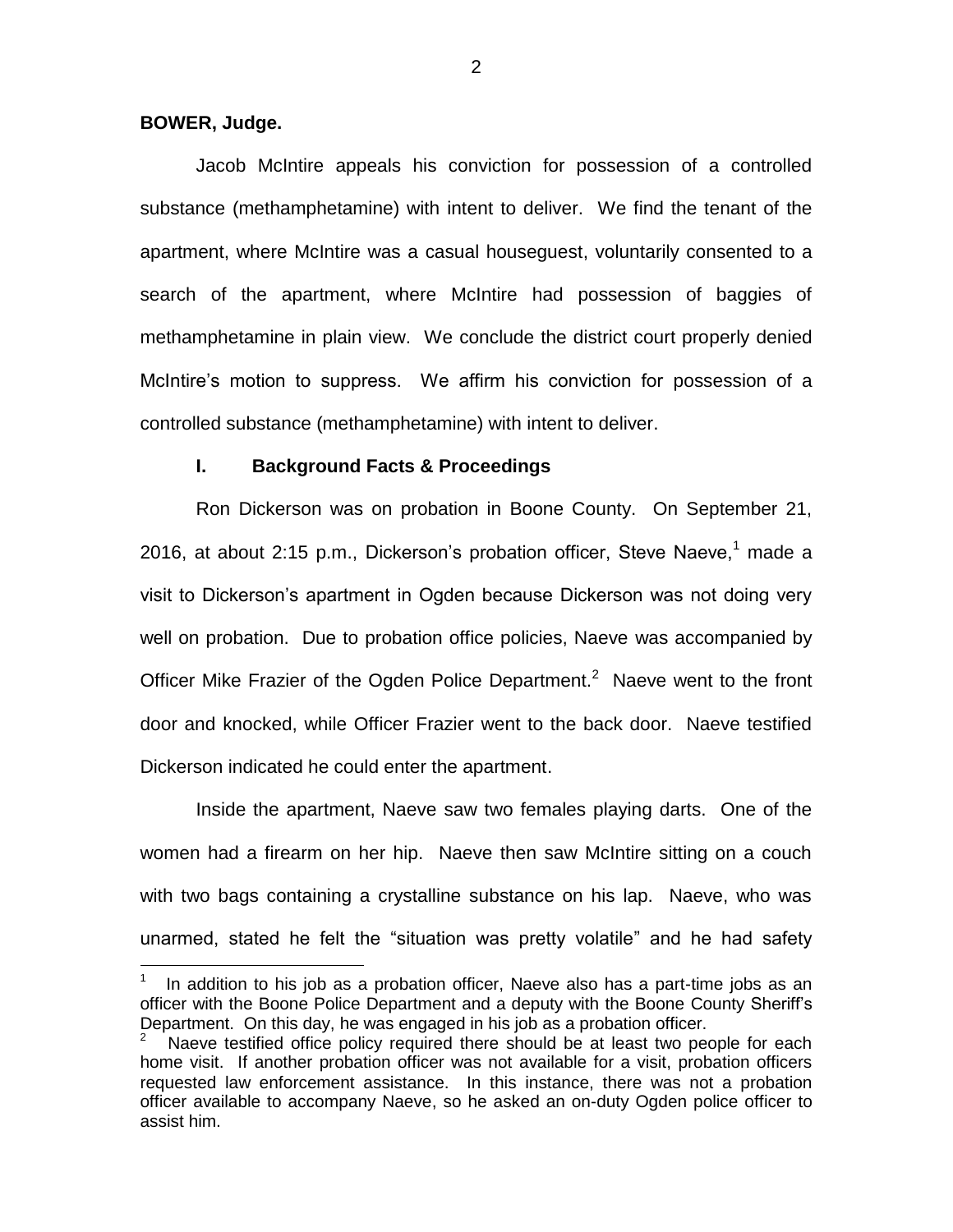concerns, so he let Officer Frazier into the apartment. Officer Frazier arrested McIntire and seized the two baggies, which were found to contain a large quantity of methamphetamine. McIntire had \$1842 in cash on him. Drug paraphernalia was also found in the apartment.

McIntire was charged with possession of a controlled substance (methamphetamine) with intent to deliver and possession of methamphetamine. McIntire filed a motion to suppress. At the suppression hearing, McIntire testified he had known Dickerson for about a year and had been to his apartment in Ogden before. McIntire lived in Des Moines. McIntire stated he had been in the apartment for about an hour on September 21, 2016, when Naeve came in. He stated he planned to be there about one to three hours. He stated his girlfriend was going to pick him up after her children got out of school at about 3:00 or 3:30 p.m. He also stated he could not say for sure he would not have stayed overnight. McIntire testified he had a blue bag containing cans of spray paint, some decals, and high-gloss finish in the apartment. He stated he had these supplies in order to start a mailbox-painting project that day.

At the suppression hearing, Dickerson testified he lived alone in the apartment. Dickerson stated he opened the door when Naeve knocked and Naeve just walked in. The State presented the transcript of a telephone call Dickerson made from jail in which he told a friend the parole officer knocked on the door, "I opened the back door and that's when he walked through the back door." Naeve testified:

Q. What occurred once you made contact with Mr. Dickerson? A. Just he saw me and I said hi. Said I was here to make a visit, asked if I could come in. And he proceeded to open

3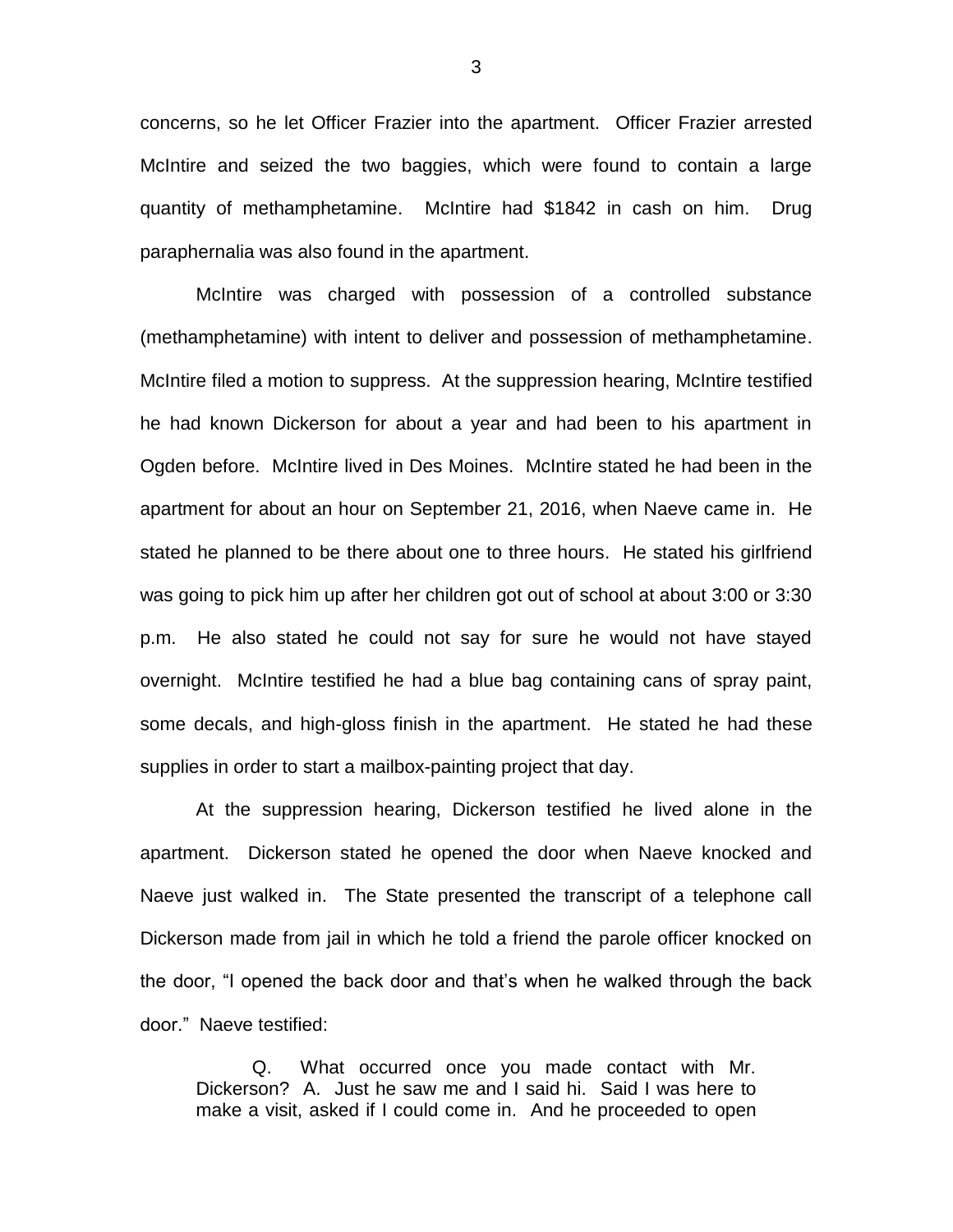the door and kind of step back and give me indication, yes, I could come in.

On further questioning, Naeve testified Dickerson responded verbally to acknowledge he could enter the apartment but Naeve did not recall Dickerson's exact words.

The district court denied the motion to suppress. From the bench, the court found McIntire did not have an expectation of privacy in Dickerson's apartment and Dickerson had consented to the search. McIntire filed a motion to amend and enlarge. The court filed a written ruling, stating, "McIntire had no expectation of privacy in the apartment. He was there for a matter of hours. Even if the court is incorrect on the standing issue, the court concludes that Dickerson consented to Naeve's entry into the home." The court found Dickerson's testimony was not credible.

The case proceeded to trial. A jury found McIntire guilty of possession of a controlled substance (methamphetamine) with intent to deliver, in violation of Iowa Code section 124.401(1)(c)(6) (2016), as a second or subsequent offense. He was sentenced to a term of imprisonment not to exceed thirty years. McIntire now appeals, claiming the district court should have granted his motion to suppress.

### **II. Standard of Review**

On constitutional issues, our review is de novo. *State v. Pettijohn*, 899 N.W.2d 1, 12 (Iowa 2017). "In conducting our de novo review, we independently evaluate the totality of the circumstances as shown by the entire record." *State v. White*, 887 N.W.2d 172, 175 (Iowa 2016). We give deference to the district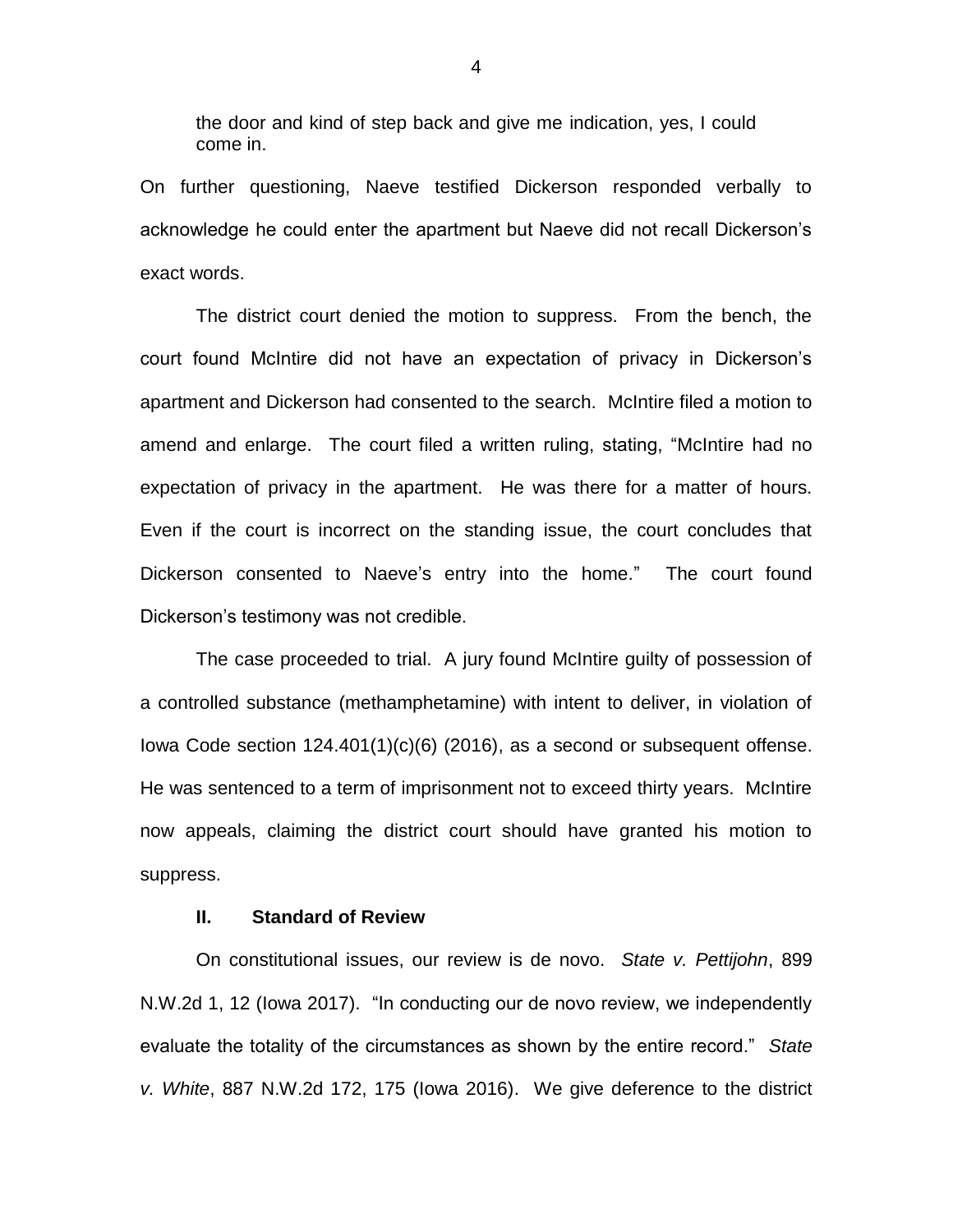court's factual findings due to its ability to evaluate the credibility of the witnesses, but we are not bound by the court's findings. *State v. Tyler*, 830 N.W.2d 288, 291 (Iowa 2013).

## **III. Consent to Search**

 $\overline{a}$ 

Leaving aside the issue of whether McIntire had a legitimate expectation of privacy in Dickerson's apartment,<sup>3</sup> we turn to the issue of whether there was consent to the search. In general, a warrantless search is not constitutional, unless it comes within certain specified exceptions. *State v. Brooks*, 760 N.W.2d 197, 204 (Iowa 2009). One of the exceptions is consent. *Id.* McIntire claims Dickerson did not consent to Naeve's entry into the apartment.

The district court, which had observed the testimony of Dickerson and Naeve during the suppression hearing, found:

The court acknowledges that there was a factual dispute in the testimony of Steve Naeve and Ronnie Dickerson. Naeve stated that Dickerson consented to his entry into the apartment. Dickerson disputed that assertion and said that Naeve just walked in. The court accepts Steve Naeve's testimony on this dispute. Naeve is a long-time probation officer. He testified in a straightforward fashion, was subject to intensive cross-examination and admitted facts favorable to Defendant. Dickerson is a convicted felon. He is in prison. His testimony was not credible.

Thus, the court specifically found Dickerson was not a credible witness. "We give deference to the district court's fact findings due to its opportunity to assess the credibility of the witnesses, but we are not bound by those findings." *State v. Storm*, 898 N.W.2d 140, 144 (Iowa 2017). We find Dickerson consented to Naeve's entry into his apartment for the reasons set forth by the district court.

<sup>3</sup> In determining whether a search violates a person's constitutional rights, we generally first consider whether the person has "a legitimate expectation of privacy in the area searched." *State v. Brooks*, 888 N.W.2d 406, 410 (Iowa 2016).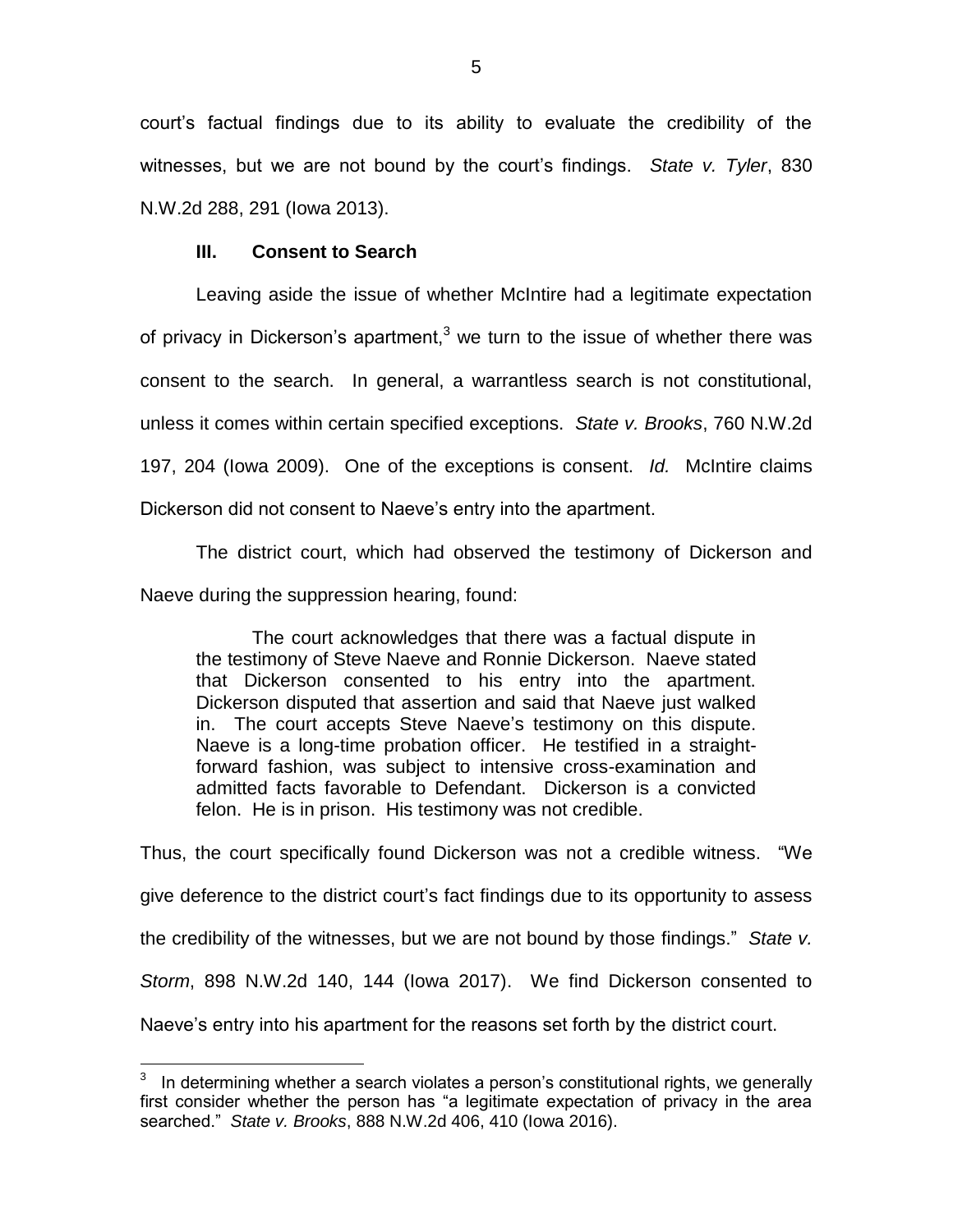McIntire also claims, even if Dickerson consented, his consent was not voluntary. "It is well established that a warrantless search, with voluntary consent, is valid under the fourth amendment." *State v. Garcia*, 461 N.W.2d 460, 462 (Iowa 1990). We have stated:

Consent is considered to be voluntary when it is given without duress or coercion, either express or implied. This test balances the competing interests of legitimate and effective police practices against our society's deep fundamental belief that the criminal law cannot be used unfairly. Thus, the concept of voluntariness which emerges as the test for consent represents a fair accommodation of these interests and values.

*State v. Leaton*, 836 N.W.2d 673, 677 (Iowa Ct. App. 2013) (quoting *State v. Lowe*, 812 N.W.2d 554, 572 (Iowa 2012) (citations omitted)). Whether consent is voluntary is "a question of fact based upon the totality of the relevant circumstances." *State v. Reinier*, 628 N.W.2d 460, 465 (Iowa 2001). It is the State's burden to show consent is voluntary by a preponderance of the evidence. *Id.*

McIntire claims Dickerson's consent was not voluntary because Dickerson signed a probation agreement in which he agreed to submit to a search of his residence without the requirement of a search warrant, if reasonable suspicion existed. A "search provision contained in [a] parole agreement does not represent a voluntary grant of consent within our constitutional meaning." *State v. Baldon*, 829 N.W.2d 785, 803 (Iowa 2013). In this case, Naeve did not mention the probation agreement when he sought to enter Dickerson's apartment. Furthermore, Dickerson testified at the hearing on the motion to suppress he was not positive he had signed a probation agreement. Because Dickerson could not remember whether he had signed a probation agreement,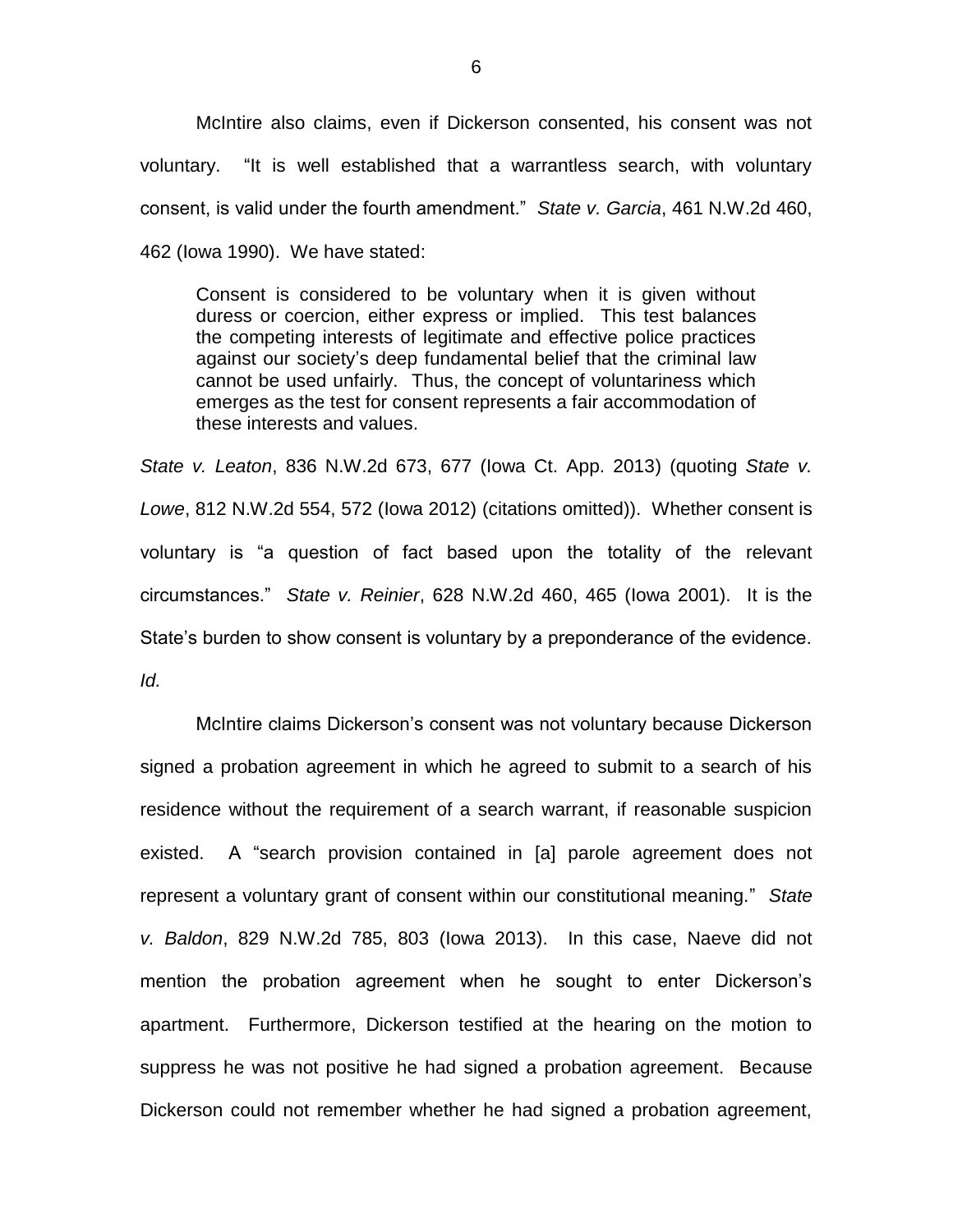which would lead to the conclusion he did not remember the terms of the agreement, the evidence shows he was not coerced into consenting to Naeve's entry into the apartment based on the terms of the agreement. We reject McIntire's claim Dickerson's consent was not voluntary due to the terms of his probation agreement.

We turn to a consideration of other factors to determine whether Dickerson's consent was voluntary, which may include the following:

(1) the individual's age and mental ability; (2) whether the individual was intoxicated or under the influence of drugs; (3) whether the individual was informed of [the individual's] *Miranda* rights; and (4) whether the individual was aware, through prior experience, of the protections that the legal system provides for suspected criminals. It is also important to consider the environment in which an individual's consent is obtained, including (1) the length of the detention; (2) whether the police used threats, physical intimidation, or punishment to extract consent; (3) whether police made promises or misrepresentations; (4) whether the individual was in custody or under arrest when consent was given; (5) whether consent was given in a public or in a secluded location; and (6) whether the individual stood by silently or objected to the search.

*Lowe*, 812 N.W.2d at 572-73 (quoting *United States v. Golinveaux*, 611 F.3d 956, 959 (8th Cir. 2010)).

At the time of the suppression hearing, held on November 21, 2016, Dickerson was fifty-three years old. He testified he had lived in the apartment in Ogden by himself and was then on probation. Dickerson stated Naeve knocked on the door and Dickerson opened the door. No evidence was presented as to Dickerson's mental ability or whether he was under the influence of drugs or alcohol at the time he answered the door. Because Dickerson was on probation in Boone County, we can infer he had previous experience with the Iowa criminal justice system. Dickson was not detained, no threat or intimidation was used,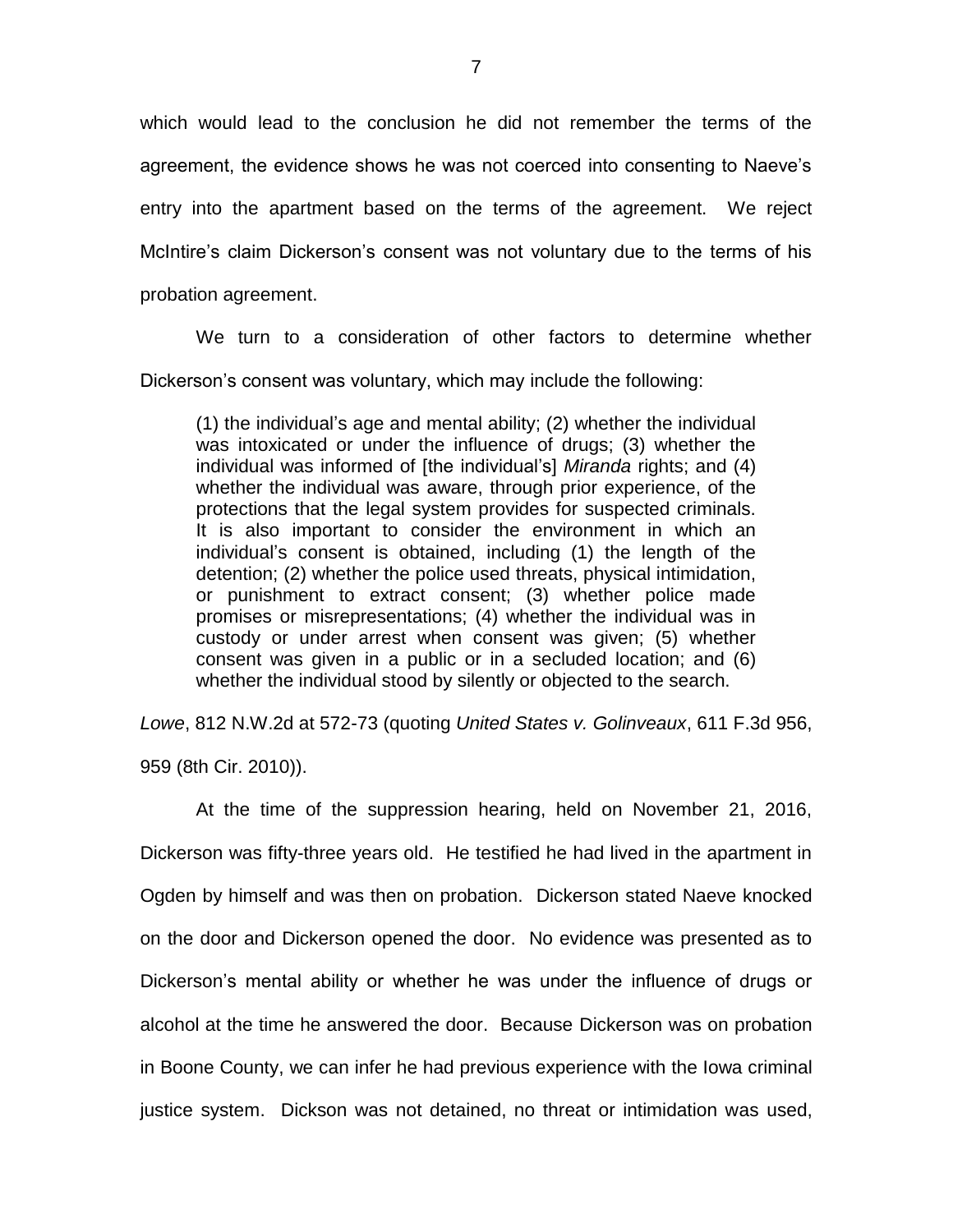nor any promise or misrepresentation given. Dickerson was in his own apartment, not in a secluded location. He did not object to having Naeve enter his apartment. We conclude the State has established, by a preponderance of the evidence, Dickerson's consent was voluntary.

"Permission to search may be given by a third party who possesses common authority over or other sufficient relationship to the premises." *State v. Bakker*, 262 N.W.2d 538, 546 (Iowa 1978); *see also State v. Carter*, 537 N.W.2d 804, 805 (Iowa Ct. App. 1995) ("Generally, a person who has some common authority over an item or control over the premises where the object sought to be seized is located may consent to a seizure of the object."). "From such relationship, it is reasonable to recognize that any of the co-inhabitants has the right to permit a search in his own right and that the others have assumed the risk that one of their number might permit the common area to be searched." *State v. Knutson*, 234 N.W.2d 105, 107 (Iowa 1975) (noting a casual houseguest had not established an exclusive right to one area of an apartment and the tenant could consent to a search of the apartment).

McIntire was a casual houseguest in Dickerson's apartment. As the tenant for the apartment, Dickerson could consent to Naeve's entry into the apartment without violating McIntire's rights. *See id.* Once Naeve entered the apartment, the baggies of methamphetamine in McIntire's possession were in plain view and could properly be seized. *See State v. Oliver*, 341 N.W.2d 744, 746 (Iowa 1983) (noting evidence may be seized under the plain view doctrine when the intrusion into the area is justified, the discovery of the object is inadvertent, and the incriminating nature of the object is immediately apparent).

8